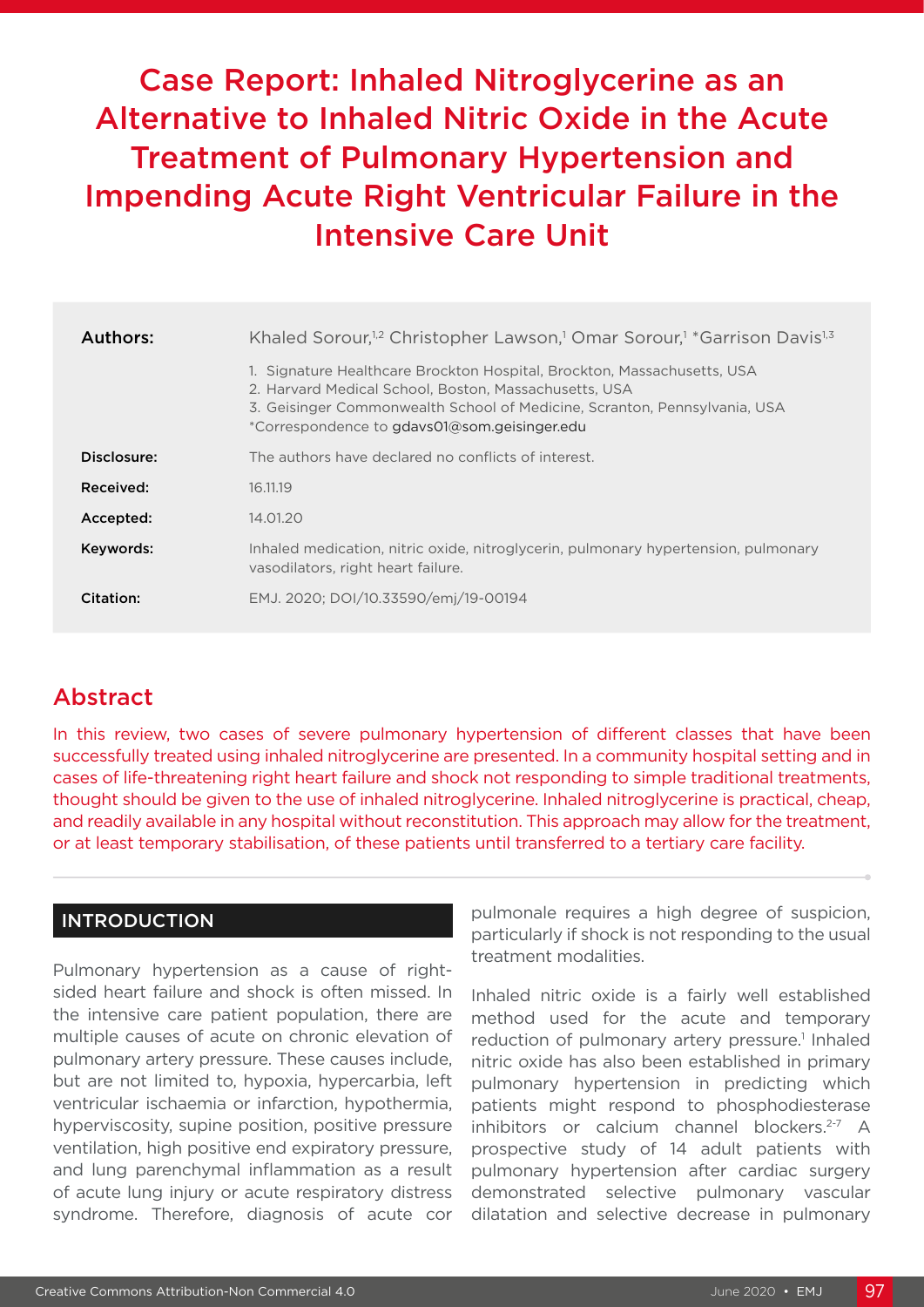vascular resistance when using inhaled nitric oxide as opposed to intravenous nitroglycerine and intravenous prostaglandin  $E1<sup>8</sup>$  The study failed to demonstrate improvement in cardiac output and right ventricular ejection fraction when the starting right ventricular function was not compromised. The study also demonstrated significant elevation of median methaemoglobin concentration when nitric oxide was used.

When given intravenously, nitroglycerine breaks down into nitric oxide and thus is considered a nitric oxide donor, and provides an explanation for the short duration of action. Nitroglycerine is a potent venodilator. A small animal study showed that inhaled nitroglycerine is superior to intravenous nitroglycerine in improving pulmonary hypertension and haemodynamics, and decreasing shunting.9 Inhaled nitroglycerine has been studied in pulmonary hypertension Class 1 children with acrocyanotic congenital heart disease. It showed a reduction in pulmonary arterial pressures and pulmonary vascular resistance without any effect in systemic arterial pressures.10 The authors propose that the mechanism of action of inhaled nitroglycerine is a break-down into nitric oxide in the pulmonary vascular bed adjacent to ventilated alveoli resulting in pulmonary venodilation and reduction in pulmonary arterial pressure and vascular resistance.

To the authors' knowledge, the literature for use of inhaled nitroglycerine is limited to the paediatric and surgical settings and have not been evaluated in adult patients in the intensive care unit. Here, two cases of pulmonary hypertension and impending acute right ventricular failure that were treated with inhaled nitroglycerine and had favourable

outcomes are presented. This treatment could be used as an alternative to more expensive inhaled medications such as inhaled nitric oxide and inhaled iloprost.

### CASE REPORT

### Patient 1

A 23-year-old female with a past medical history of asthma and severe scoliosis resulting in acute long-standing pulmonary hypertension presented to the intensive care unit. The patient was not compliant with home  $O<sub>2</sub>$ . She also had a history of pulmonary embolism 18 months prior, for which she received 6 months of anticoagulants. The patient was admitted to the intensive care unit for increased work of breathing, hypoxia, community-acquired pneumonia, and possible asthma exacerbation. She was started on ceftriaxone, azithromycin, methylprednisolone, and a salbutamol nebuliser. She had an initial improvement; however, late the next day she developed increased work of breathing and was intubated and mechanically ventilated for hypoxic respiratory failure. Although she continued to be afebrile her antibiotic spectrum was expanded empirically.

A transthoracic echocardiogram (ECG) obtained on the following day demonstrated normal ventricular function with severe pulmonary hypertension and dilated right atrium. A pulmonary artery catheter was placed to further define her pulmonary hypertension. Haemodynamic parameters included elevated pulmonary pressures measuring 105/75 mmHg.

Table 1: Haemodynamic parameters in the first 6 hours after pulmonary artery catheter placement. Inhaled nitroglycerin nebuliser was started at +1 hours.

| Time                           | <b>Baseline</b> | +2 hours | +3 hours | +4 hours | +5 hours | +6 hours |  |  |
|--------------------------------|-----------------|----------|----------|----------|----------|----------|--|--|
| PA pressure<br>(mmHg)          | 105/75          | 91/67    | 85/63    | 66/44    | 65/45    | 59/39    |  |  |
| Systemic<br>pressure<br>(mmHg) | 113/67          | 125/81   | 118/78   | 114/73   | 116/74   | 104/66   |  |  |
| CO/CI                          |                 |          | 3.9/2.5  |          |          |          |  |  |

CI: cardiac index; CO: cardiac output; PA: pulmonary arterial.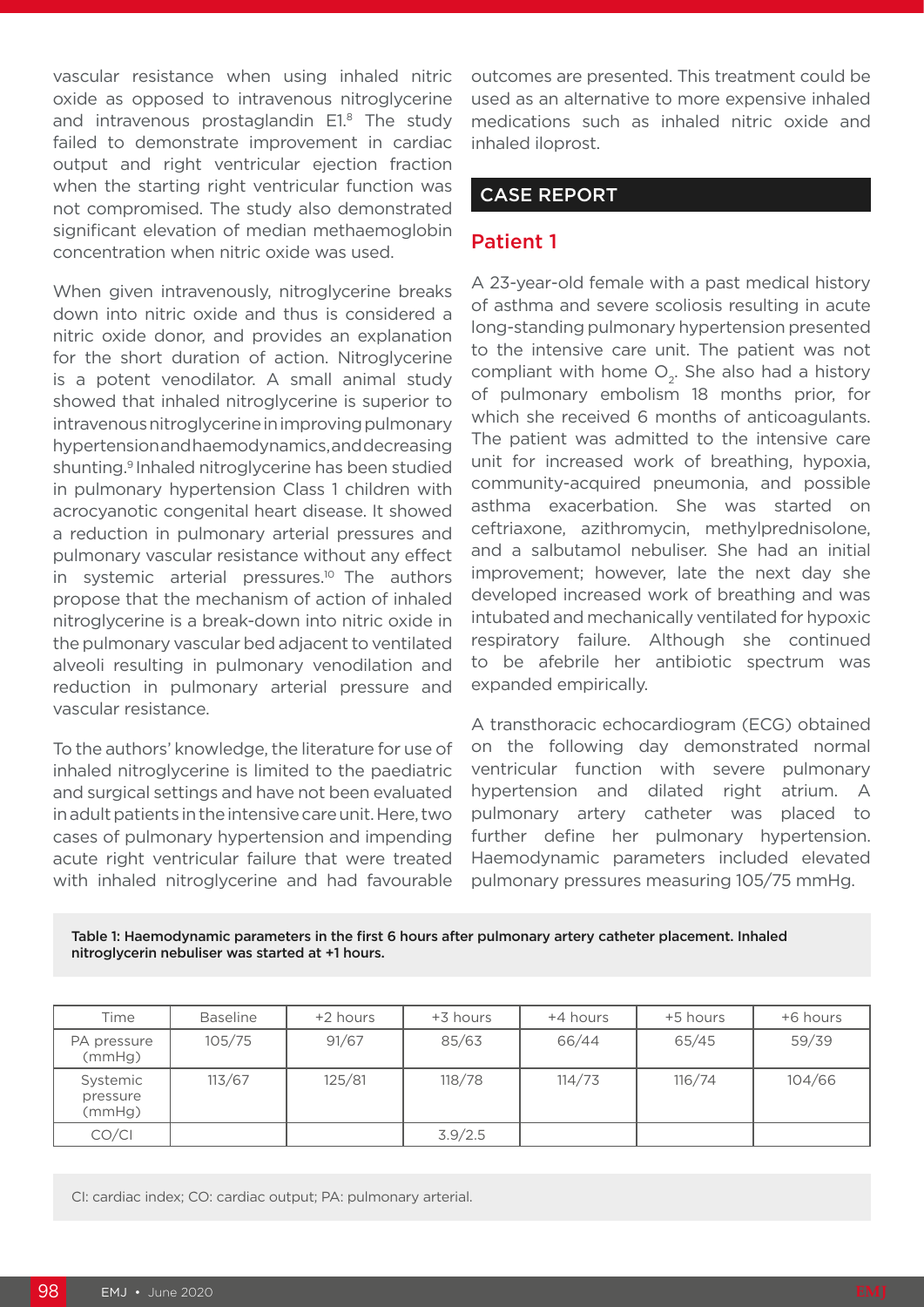The patient was given sildenafil 20 mg enterally three times daily, amlodipine besylate 5 mg enterally daily, and inhaled nitroglycerin nebuliser at a rate of 1.7 mg/hour (concentration 200 µg/ mL nebulised at 6 L/min  $O<sub>2</sub>$  flow using large volume nebuliser).

There was a dramatic reduction in pulmonary arterial pressures to 50% of baseline within 6 hours while the systemic vascular resistance and systemic blood pressure remained stable (Table 1).

The patient was then transferred to a tertiary care centre for long-term management of her pulmonary hypertension where she was transitioned to inhaled iloprost. Ultimately, she failed to be liberated from mechanical ventilation. A tracheostomy was performed, and she was discharged to a rehabilitation centre for longterm ventilator weaning.

#### Patient 2

A 77-year-old female presented to the intensive care unit from a rehab facility with severe dyspnoea and a change of mental status. The patient had a past medical history significant of atrial fibrillation, congestive heart failure with an ejection fraction of 60%, chronic obstructive pulmonary disease, dyslipidaemia, and multiple myeloma. The patient presented with congestive heart failure which deteriorated in cardiogenic shock, respiratory failure, and anuria.

Her arterial blood gas showed a pH of 7.18, partial pressure of  $CO<sub>2</sub>$  of 103 mmHg and partial pressure of  $O<sub>2</sub>$  of 77 mmHg on 100% rebreather mask, a brain natriuretic peptide level of 1180 pg/ mL, a serum sodium of 145 milliequivalents/L, potassium of 5.5 milliequivalents/L, blood urea nitrogen of 46 mg/dL, creatinine of 1.8 mg/ dL, and troponin of 2.2 µg/L. Chest radiograph showed pulmonary vascular congestion with possible right middle and lower lobe infiltrates and right-sided moderate sized pleural effusion. ECG showed atrial fibrillation, heart rate of 82, and non-specific T wave, ST segment abnormalities.

|                 | $\rm{HR}$ | <b>BP</b> | <b>CVP</b> | PAP   | CO  | C <sub>1</sub> | <b>SVR</b> | SV | SpO <sub>2</sub> | Vent | Dob | Hep | Las    | Mil | Neo         | Levo    | Sed | Inhaled<br><b>NTG</b> |
|-----------------|-----------|-----------|------------|-------|-----|----------------|------------|----|------------------|------|-----|-----|--------|-----|-------------|---------|-----|-----------------------|
| Hour<br>$\circ$ |           | 119/51    | 20         | 94/28 | 5.0 | 3.0            | 1,599      | 52 | 98               | N    | 5   | Υ   | 20     | N   | N           | N       | N   | N                     |
| Hour<br>11      | 108       | 86/36     | 11         | 71/10 | 4.8 | 2.9            | 1,283      | 45 | 100              | N    | 20  | Υ   | N      | N   | 225         | N       | N   | $\mathbb N$           |
| Hour<br>16      | 94        | 116/58    | 18         | 79/17 | 4.5 | 2.7            | 1,893      | 45 | 100              | Υ    | 20  | Υ   | $\vee$ | Y   | 225         | N       | Y   | $\mathbb N$           |
|                 |           |           |            | 81/22 |     |                |            |    |                  |      |     |     |        |     |             |         |     | $\mathbb N$           |
|                 |           |           |            | 80/20 |     |                |            |    |                  |      |     |     |        |     |             |         |     | Y                     |
| Hour<br>19      | 94        | 100/44    | 19         | 72/39 | 4.9 | 3.0            | 1,096      | 53 | 100              | Υ    | 20  | N   | N      | Υ   | $\mathbb N$ | 10      | Y   | Y                     |
|                 |           |           |            | 62/38 |     |                |            |    |                  |      |     |     |        |     |             | 15      |     |                       |
| Hour<br>24      | 113       | 116/48    | 17         | 41/26 | 5.7 | 3.5            | 988        | 51 | 100              | Υ    | 20  | N   | Ν      | Υ   | N           | 10      | Υ   | Y                     |
|                 |           |           |            | 39/26 |     |                |            |    |                  |      |     |     |        |     |             | 6       |     |                       |
|                 |           |           |            | 39/26 |     |                |            |    |                  |      |     |     |        |     |             | $\circ$ |     |                       |

Table 2: Haemodynamic parameters starting from the time pulmonary artery catheter was inserted.

BP: blood pressure; CI: cardiac index; CO: cardiac output; CVP: central venous pressure; Dob: dobutamine; Hep: heparin; HR: heart rate; inhaled NTG: inhaled nitroglycerine; Las: furosemide infusion; Levo: noradrenaline; Mil: milrinone; N: no; Neo: neo-synephrine; PAP: pulmonary arterial pressure; Sed: sedation; SpO<sub>2</sub>: oxygen saturation; SV: stroke volume; SVR: systemic vascular resistance; Vent: ventilator; Y: yes.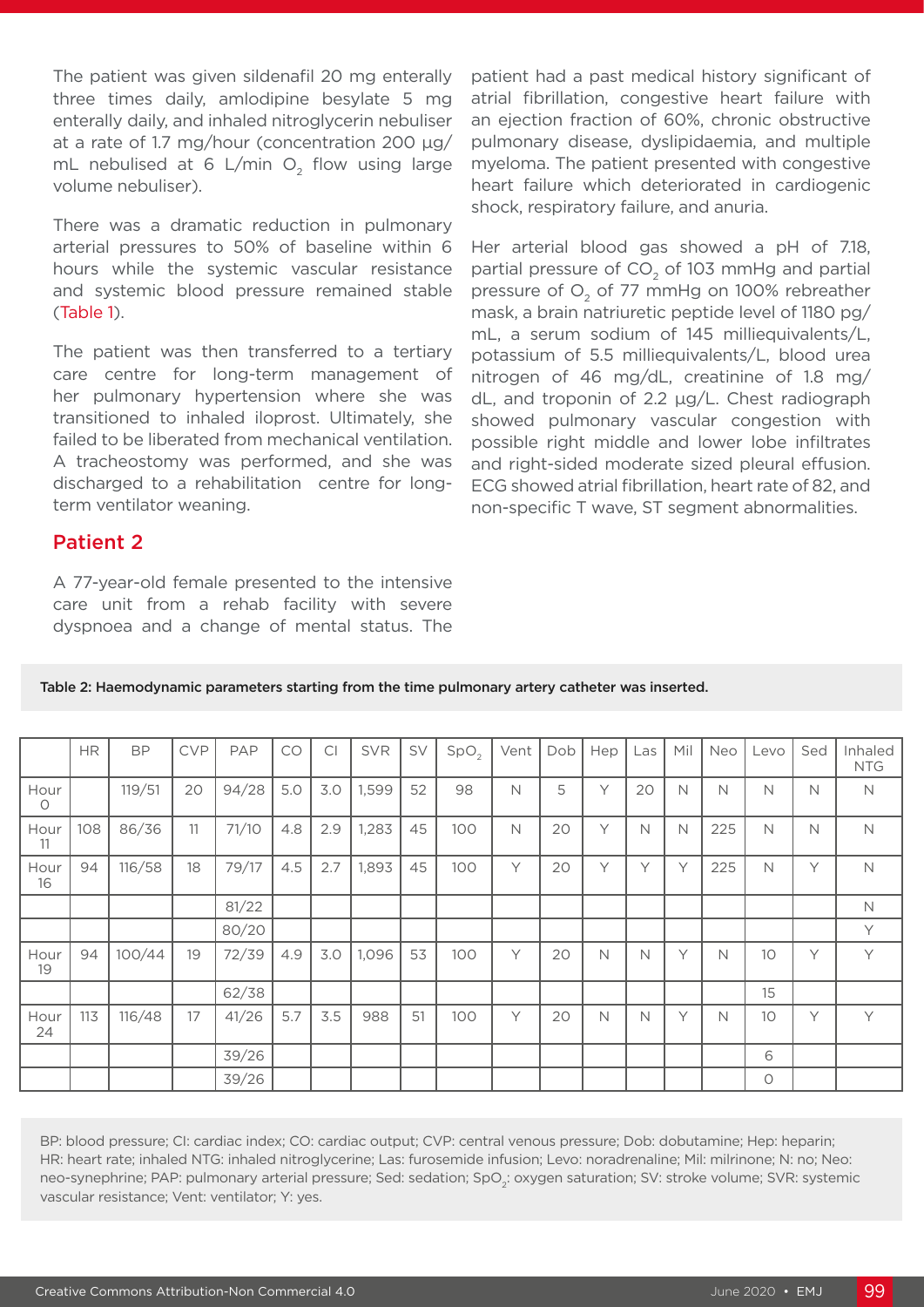Transthoracic ECG revealed an ejection fraction of 20%, global left ventricular hypokinesis, significant mitral valve thickening, mitral annular calcification, moderate-to-severe mitral stenosis with an estimated valve area of 1.5 cm<sup>2</sup>, moderateto-severe mitral regurgitation, and estimated pulmonary arterial systolic pressure of 65 mmHg.

The patient was intubated and mechanically ventilated. She received broad spectrum antibiotics, dobutamine infusion, digoxin, sildenafil, and furosemide infusion during different times of the intensive care unit stay with no improvement.

Five days later, a repeat ECG showed an ejection fraction of 40% on dobutamine and an estimated pulmonary artery systolic pressure of 100 mmHg. A pulmonary artery catheter was placed. The haemodynamic numbers were a cardiac output of 5 L/min, cardiac index of 3 L/min/m2, stroke volume of 52 mL, central venous pressure of 21, systemic vascular resistance of 1,599 dynes/ sec·cm<sup>5</sup>, pulmonary artery pressure of 94/28. Pulmonary capillary wedge pressure was unobtainable (Table 2).

Inhaled nitroglycerine was started at a concentration of 200 µg/mL and the patient was nebulised using large volume nebuliser set at an  $O<sub>2</sub>$  delivery rate of 6 L/min. That resulted in the delivery of approximately 17 M (3.4 mg nitroglycerine) every 2 hours. Dramatic rapid reduction in pulmonary arterial pressure was noted with a decrease in pressor requirements. Approximately 12 hours later, the patient was completely weaned off noradrenaline. The patient was transferred to tertiary care centre for chronic management of pulmonary hypertension. Blood pressure was stable even after stopping inhaled nitroglycerine.

The patient was stabilised sufficiently for transfer to a tertiary care centre. Four days later the patient had persistent renal failure that required dialysis. During the insertion of femoral dialysis catheter, the patient developed a large retroperitoneal haematoma and unfortunately died from haemorrhagic shock.

### **DISCUSSION**

Here, two cases of pulmonary hypertension and acute right heart failure that responded favourably to inhaled nitroglycerine are reported. The first case had pulmonary hypertension in Group III of World Health Organization (WHO) classification (pulmonary hypertension with hypoxaemia).<sup>11</sup> Her severely elevated pulmonary pressures and acute right heart syndrome were likely as a result of an acute infection super imposed on chronic cor pulmonale. The authors speculate that her significant acute improvement in pulmonary haemodynamics with nebulised nitroglycerine, coupled with improvement in her oxygenation, was due to preferential vasodilation of pulmonary capillaries exchanging with ventilated areas alveolar units. The reduction of the pulmonary artery pressure was dramatic, more than 50% in 6 hours, peaked at 6 hours with stepwise reduction, and no reduction in systemic arterial pressure occurred. Regarding the second patient, although the pulmonary artery wedge pressure was unobtainable, pulmonary venous hypertension (Group II in the WHO classification) was suspected; contribution from chronic obstructive pulmonary disease and multiple myeloma could not be excluded. This patient is even more interesting because an inhaled agent that vasodilates pulmonary arties may have increased blood flow through pulmonary venules and increased the left heart end diastolic volume (and pressure, implicitly). On the contrary, this patient also improved her pulmonary haemodynamics and resolved shock within 10–12 hours without any effect on the oxygen saturation and without a rebound phenomenon.

The treatment modalities of advanced therapy for pulmonary hypertension are typically highly expensive. Their cost is often prohibitive. Many community hospitals and some of tertiary care facilities in the USA have no access to these treatment modalities. In these cases, patients require transfer to a pulmonary hypertension centre. Unfortunately, these patients are too unstable to be transferred. High mortality rates are accentuated by a lack of diagnosis or the nonavailability of treatment. In a study of 100 adult patients with pulmonary hypertension undergoing mitral valve surgery, inhaled nitroglycerine 20 µg/ kg inhalation and iloprost 2.5 µg/kg inhalation,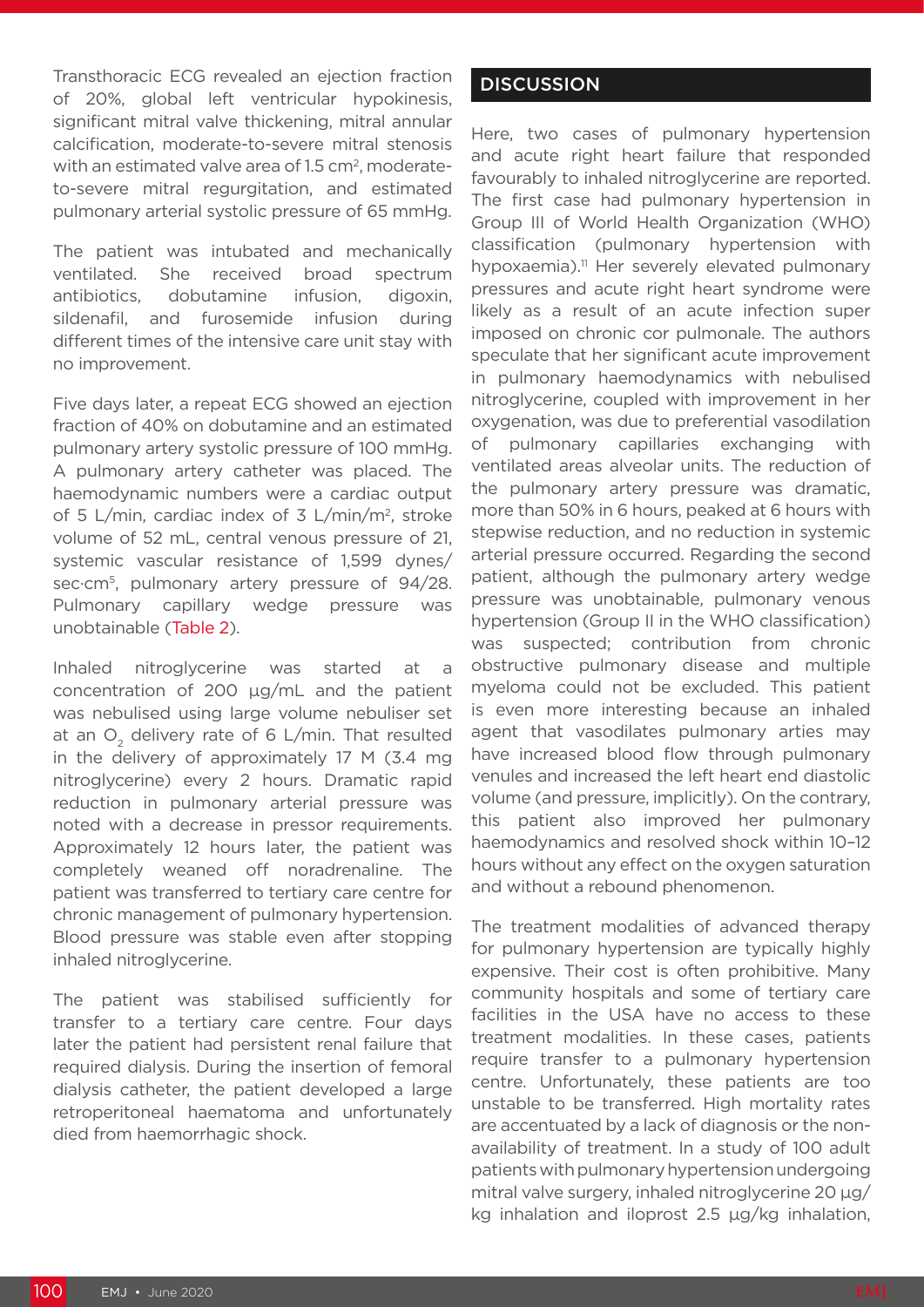both effectively reduced mean pulmonary artery pressure, pulmonary vascular resistance without affecting mean arterial pressure, systemic vascular resistance, and cardiac output. The same study concluded that inhaled iloprost was likely more effective than inhaled nitroglycerine.<sup>12</sup> The greatest benefits, therefore, in the use of inhaled nitroglycerine compared iloprost are in cost and availability, as nitroglycerine is available in nearly all acute medical settings, it is substantially cheaper in comparison to iloprost.

In a community hospital setting and in cases of life-threatening right heart failure and shock not responding to simple traditional treatments, thought should be given to the use of inhaled nitroglycerine. Inhaled nitroglycerine is practical, likely to be predictable, cheap, readily available in any hospital, and does not require reconstitution. This approach will allow for treatment of shock or at least temporary stabilisation until the patient is transferred to a tertiary care facility.

This review has several limitations. Both patients were treated with sildenafil, a phosphodiesterase Type 5 inhibitor, in addition to inhaled nitroglycerine. Sildenafil, although used for the treatment of WHO Group I patients with pulmonary hypertension, it is not indicated for those with severe pulmonary hypertension. Despite this, it may be used in combination with other treatments in severe cases. Sildenafil in combination with inhaled iloprost has been shown to be effective in the treatment of severe pulmonary hypertension, possibly working together synergistically to increase nitric oxide levels and promote vasodilation.13 In theory, the authors believe that inhaled nitroglycerine may have the same synergistic effect with sildenafil.

The rapid improvement of these patients following inhaled nitroglycerine administration makes the improvement unlikely to be a result of sildenafil alone; nevertheless, sildenafil would be considered a confounding variable because of its promotion of pulmonary vasodilation and lack of controls in this review. Similarly, milrinone used in the second case may also be considered as a confounding variable because of its ability to also promote vasodilation and improve contractility. Milrinone alone is not indicated for treatment of severe pulmonary hypertension, although it may be used as an adjunct therapy.<sup>14</sup> Milrinone, although on its own unlikely to effectively treat severe pulmonary hypertension, may also have promoted pulmonary vasodilation, either alone or in combination with the other pharmaceutical interventions used in the second case. In addition to the limited evidence for the use of inhaled nitroglycerine, nitroglycerine may also cause methemoglobinaemia as a result of the production of nitric oxide molecules and oxidised species. Care must be taken to monitor and evaluate these patients for this condition.

Certainly, a clinical trial would be helpful to shed light on more potential side effects, the presence or absence of a rebound phenomenon, duration of effect, and head-to-head comparison to other therapy. Other areas that need to be studied are the outpatient use and the use in Class II patients since they constitute the majority of pulmonary hypertension cases and thus inhaled nitroglycerine could be used as a nonspecific acute treatment of pulmonary hypertension of any class and may replace intravenous nitroglycerine and inhaled nitric oxide in the algorithm for treating shock due to right ventricular failure.

#### References

- 1. Frostell CG et al. Inhaled nitric oxide: a selective pulmonary vasodilator reversing pulmonary vasoconstriction. Circulation. 1991:83(6):2038-47.
- 2. Pepke-Zaba J et al. Inhaled nitric oxide as a cause of selective pulmonary vasodilation in pulmonary hypertension. Lancet. 1991;338(8776):1173-4.
- 3. Morales-Blanhir J et al. Clinical value of vasodilator test with inhaled nitric oxide for predicting long-term

response to oral vasodilators in pulmonary hypertension. Respir Med. 2004;98(3):225-34.

- 4. Sitbom O et al. Inhaled nitric oxide as a screening agent for safely identifying responders to oral calcium-channel blockers in primary pulmonary hypertension. Eur Respir J. 1998;12:265-70.
- 5. Ricciardi MJ et al. Inhaled nitric oxide in primary pulmonary hypertension: a safe and effective agent for

predicting response to nifedipine. J Am Coll Cardiol. 1998;32(4):1068-73.

- 6. Atz AM et al. Combined effects of nitric oxide and oxygen during acute pulmonary vasodilator testing. J Am Coll Cardiol. 1999;33(3):813-9.
- 7. Ichinose F et al. Inhaled nitric oxide: a selective pulmonary vasodilator: current uses and therapeutic potential. Circulation. 2004;109(25):3106-11.
- 8. Schmid ER et al. Inhaled nitric oxide